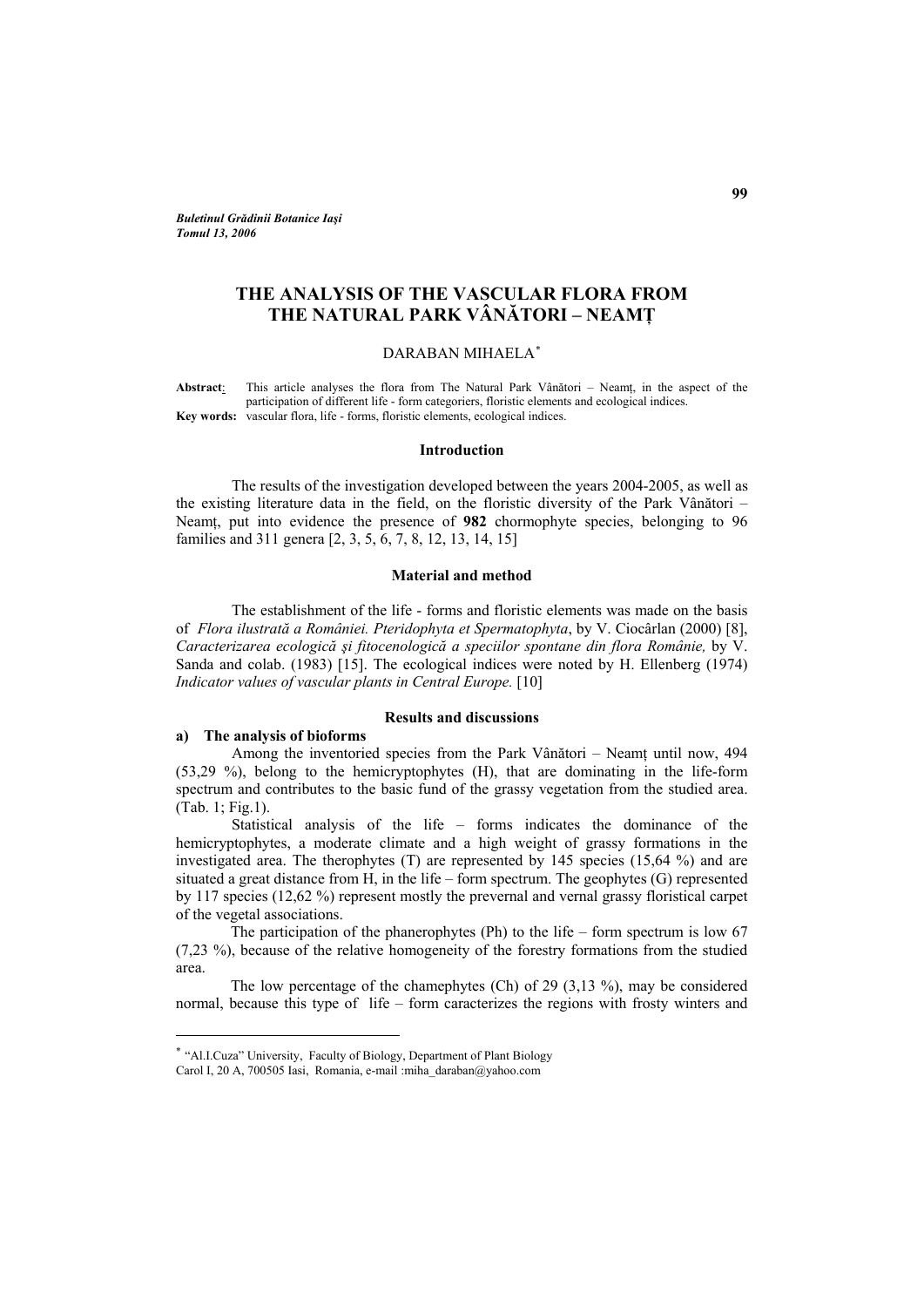abundant snow falls. Very low percentage also have the hydrophytes (Hd) 0,86 % and the hydrohelophytes (Hh) 0,32 % who occupied a small surface from the studied area. [1, 8, 9]

| Life form | No. of<br>species | $\frac{0}{0}$ |
|-----------|-------------------|---------------|
| Н.        | 494               | 53.29         |
| T.        | 145               | 15.64         |
| Ht.       | 63                | 6.80          |
| G.        | 117               | 12.62         |
| Ph.       | 67                | 7.23          |
| Ep.       | 1                 | 0.11          |
| Ch.       | 29                | 3.13          |
| Hd.       | 8                 | 0.86          |
| Hh.       | 3                 | 0.32          |

**Tab. 1 – Statistical analysis of the life forms** 



Fig. 1 – The life forms spectrum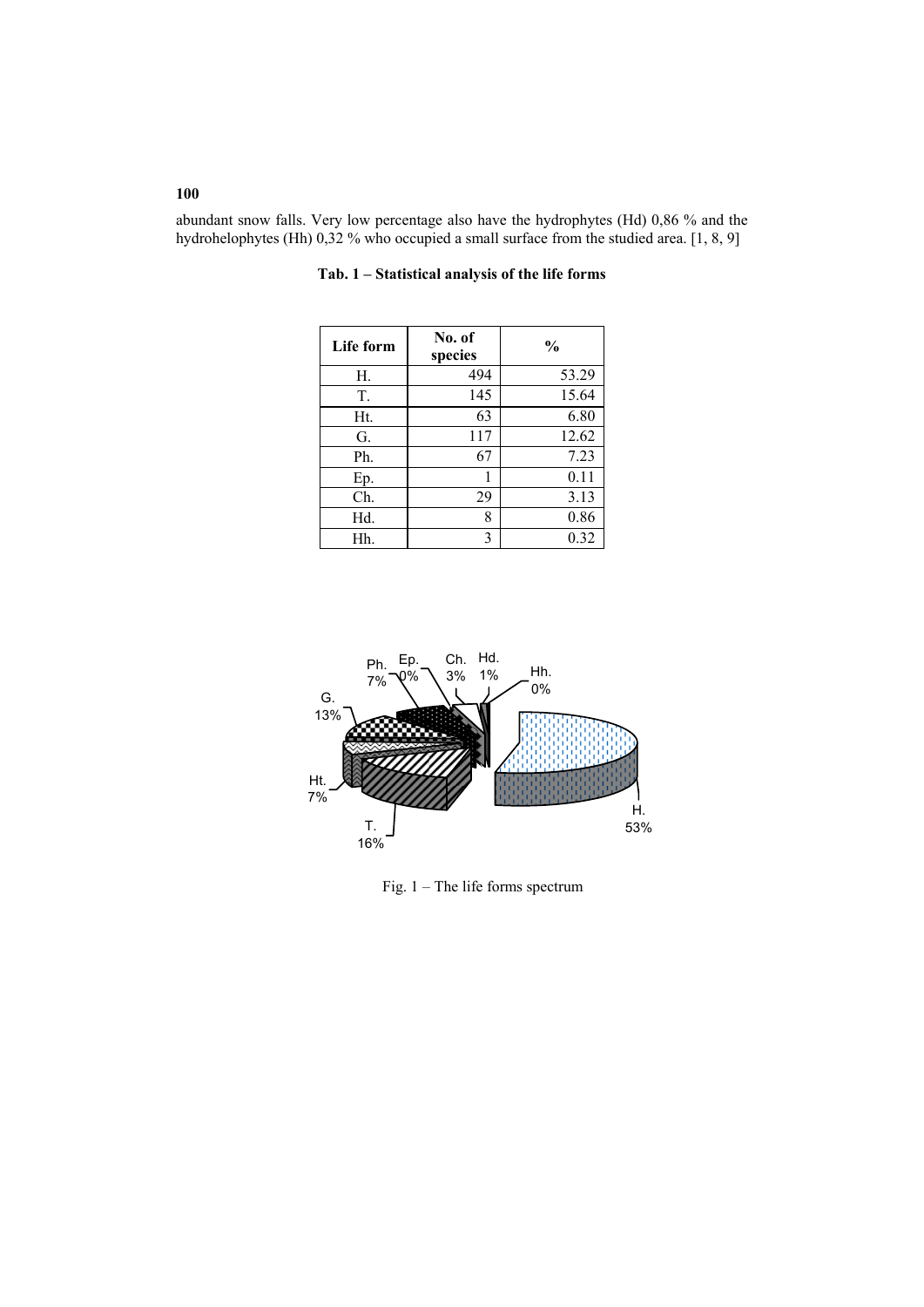# **b) The analysis of the floristic elements**

- The floristic elements from the Park Vânători Neamţ, indicate a large diversity :
	- **The category of northern and western elements** represents 80,06 % such as : the Eurasiatic elements (Euras.) 31,30 %, the central European elements (Eur. Centr.) 14,58 %, the European elements (Eur.) 14,36 %. These elements are mostly majority and confirme that the Natural Park Vânători – Neamţ belongs to central European region, the central European province. The circumpolar elements (Circ.) occur in ratio of 12,11 % and indicates the northern influence of these climatic conditions.
	- ♦ **The category of oriental and steppe conditional elements** is represented by 4,61 % predominant by the Pontico – Panonic – Balcanic elements  $(1,18\%)$ , followed by the Pontic elements (3,43 %).
	- The category of southern and endemic elements is represented by 8,03 %, has the following composition: the Mediterranean and Submediterranean elements 1,71 %, the Panonic elements 0,32 %, the Atlantic elements 2,25 %, the Dacian elements 0,64 %, the Dacian – Balcanic elements 1,82%. The endemic elements (*Aconitum moldavicum*, *Hepatica* t*ranssilvanica*, *Symphytum cordatum* etc.) are represented by 1,29 %, a good procentage for the studied area.
	- The polycore elements include the cosmopolite species (Cosm.) 5,79 %, also, the adventive elements (Adv.) 1,50 % indicates a low anthropic influence. (Tab. 2; Fig. 2) [1, 8, 9]

| The floristic element             | No. of species or subspecies | $\frac{0}{0}$ |  |  |  |  |
|-----------------------------------|------------------------------|---------------|--|--|--|--|
| The northern and western elements |                              |               |  |  |  |  |
| Euras.                            | 292                          | 31.30         |  |  |  |  |
| Eur.                              | 134                          | 14.36         |  |  |  |  |
| Eur.centr.                        | 136                          | 14.58         |  |  |  |  |
| Cont.                             | 56                           | 6.00          |  |  |  |  |
| Alpino-carpatice                  | 16                           | 1.71          |  |  |  |  |
| Circ.                             | 113                          | 12.11         |  |  |  |  |
| The oriental and endemic elements |                              |               |  |  |  |  |
| Pont.                             | 32                           | 3.43          |  |  |  |  |
| Pont.-Balc. + Pont.-pan.-balc.    | 11                           | 1.18          |  |  |  |  |
| The southern and endemic elements |                              |               |  |  |  |  |
| Medit. + Submedit.                | 16                           | 1.71          |  |  |  |  |
| Atlantice                         | 21                           | 2.25          |  |  |  |  |
| Pan.                              | 3                            | 0.32          |  |  |  |  |
| Carp.-Balc.                       | 17                           | 1.82          |  |  |  |  |
| Dacice                            | 6                            | 0.64          |  |  |  |  |
| End.                              | 12                           | 1.29          |  |  |  |  |
| Polycore elements                 |                              |               |  |  |  |  |
| Cosm.                             | 54                           | 5.79          |  |  |  |  |
| Adv.                              | 14                           | 1.50          |  |  |  |  |

### **Tab. 2 – Statistical analysis of the floristic elements**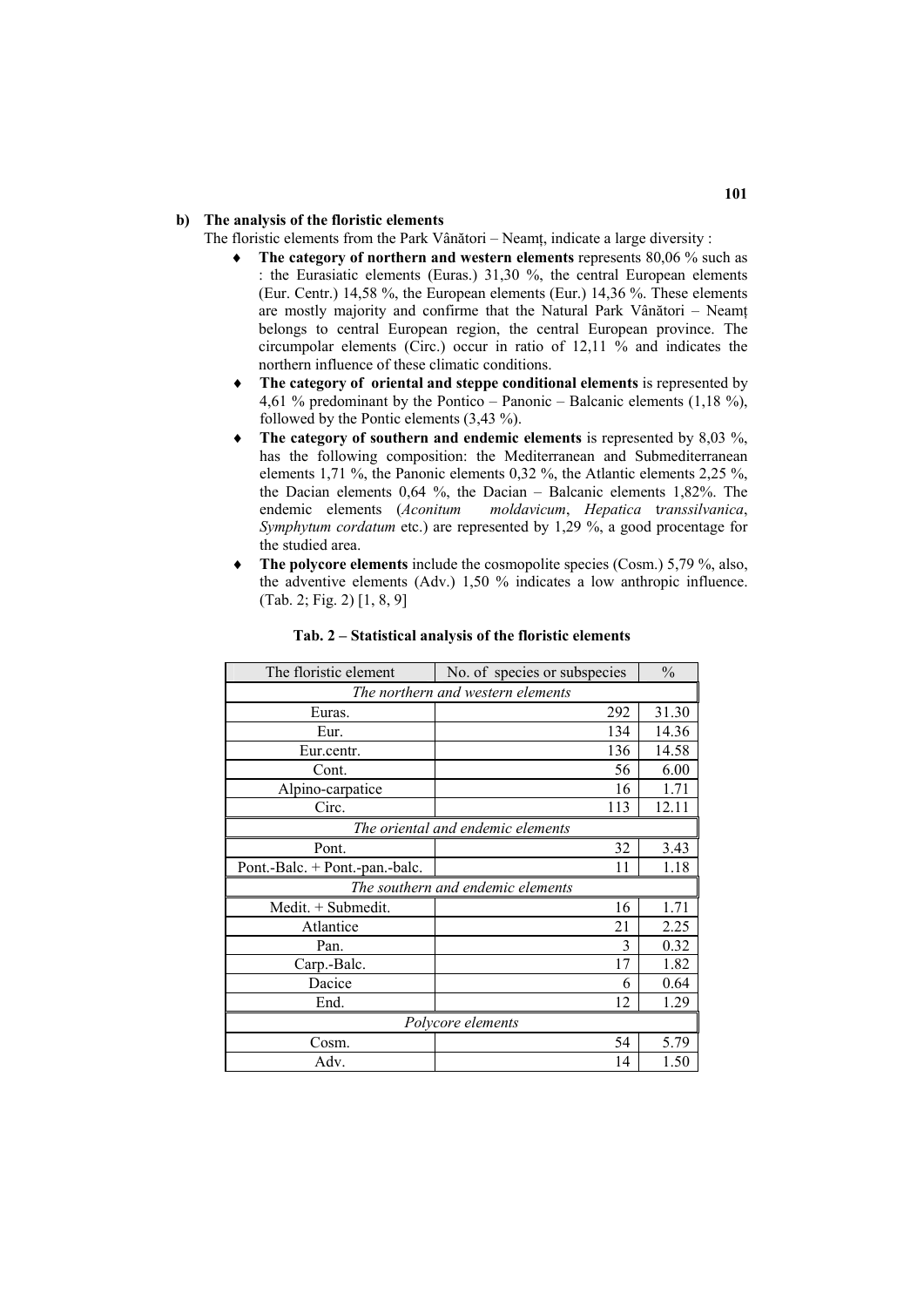

Fig. 2 – The spectrum of the floristic elements

# **c) The analysis of the ecological indexes**

- ♦ Speaking of **the light (L),** the highest percentage is represented by the plants who don't tolerate shading (33,72 %). The next categoryas predominance is 20,66 %, represented by plants who prefere the light and at a great distance are situated the plants who prefere the shading (0,14 %). The amphitolerant species represent 1,87 %, with no preferences for lightining.
- ♦ If considering **the temperature (T)** the highest part (32,85%) is attributed to the amphiplants, that manifest no special preferences for temperature. The species that caracterise a temperate climate are good represented by 31,82 %.
- The **continentality index (Ct)** indicates the dominance of species with the main spreading in the entire central Europe (30,29%).
- As a function of **humidity (U)** best represented are the hygrophyllic species 21,29 % followed by the higro-hidrophyllic species 12,86 % and the mesohydrophyllic species. The amphitolerant species represent 9,14 %, with no preferences for humidity.
- Taking into consideration the **soil reaction (R)**, many species are amphitolerant 31,89 %, followed by the species which prefere neutral soil and neutral –basic soil 21,50 %. On the other hand the species that prefere an acid soil represent 0,14 %.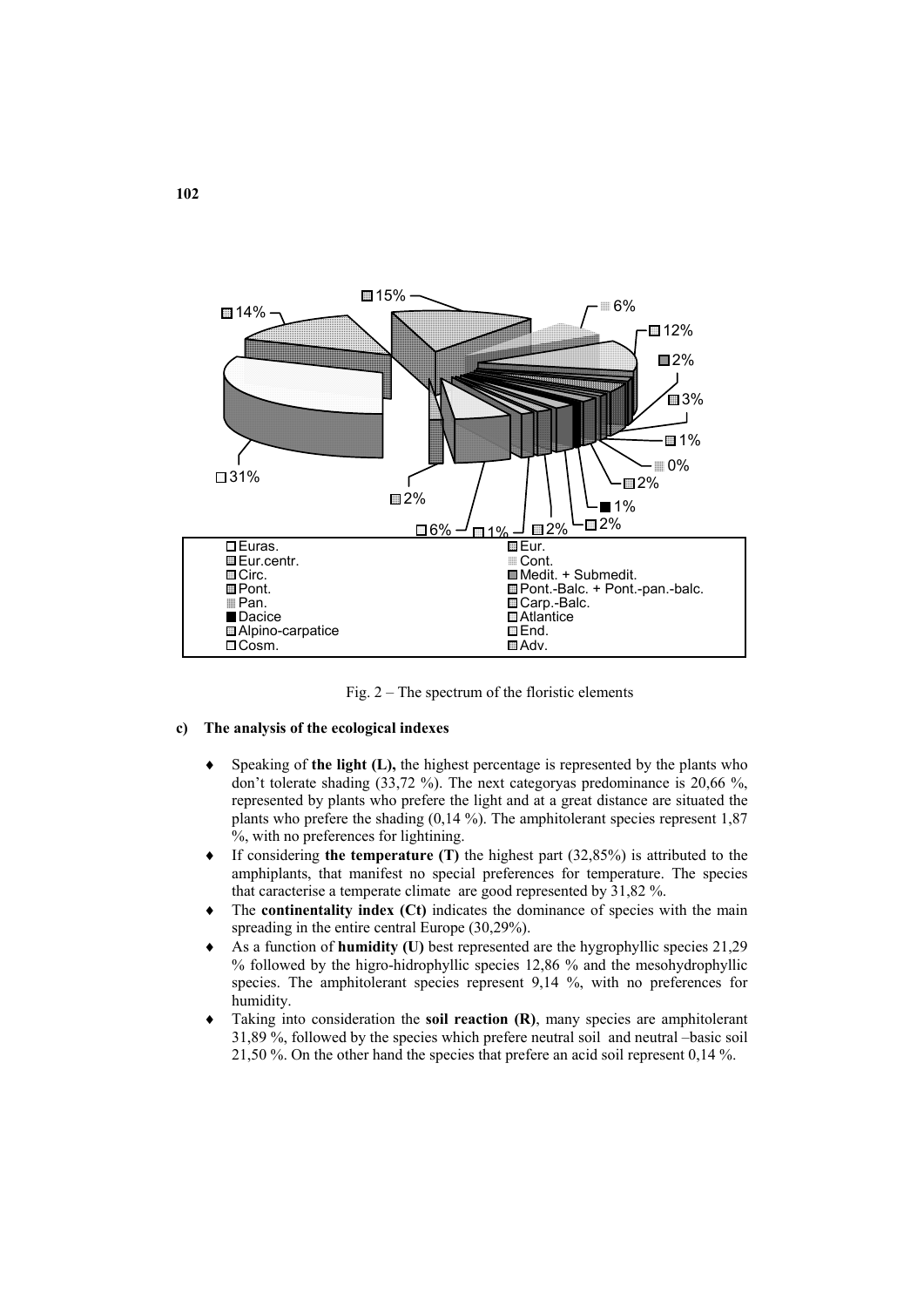The soil's nitrogen content (N) is well represented by the amphitolerant species 15,07 %, followed by the species that prefer soils poor in nitrogen 13,19 %. Also, a good procentage has the species that indicate the nitrogen presence 9,57 %. (Tab. 3; Fig. 3) [9, 10]

|                | The ecological indexes |               |                |               |                |               |     |               |     |               |     |               |
|----------------|------------------------|---------------|----------------|---------------|----------------|---------------|-----|---------------|-----|---------------|-----|---------------|
|                | L                      |               | T              |               | $\mathbf C$    |               | U   | $\bf R$       |     | $\mathbf N$   |     |               |
|                | No.                    | $\frac{0}{0}$ | No.            | $\frac{0}{0}$ | No.            | $\frac{0}{0}$ | No. | $\frac{0}{0}$ | No. | $\frac{0}{0}$ | No. | $\frac{0}{0}$ |
| $\mathbf{0}$   | 13                     | 1.87          | 225            | 32.85         | 78             | 11.30         | 64  | 9.14          | 221 | 31.89         | 104 | 15.07         |
| 1              | 1                      | 0.14          |                |               | 1              | 0.14          | 1   | 0.14          | 1   | 0.14          | 15  | 2.17          |
| $\overline{2}$ | 13                     | 1.87          | 3              | 0.44          | 62             | 8.99          | 17  | 2.43          | 13  | 1.88          | 91  | 13.19         |
| 3              | 27                     | 3.87          | 14             | 2.04          | 209            | 30.29         | 81  | 11.57         | 31  | 4.47          | 82  | 11.88         |
| $\overline{4}$ | 59                     | 8.46          | 35             | 5.11          | 135            | 19.57         | 139 | 19.86         | 31  | 4.47          | 57  | 8.26          |
| 5              | 61                     | 8.75          | 218            | 31.82         | 139            | 20.14         | 149 | 21.29         | 44  | 6.35          | 82  | 11.88         |
| 6              | 107                    | 15.35         | 127            | 18.54         | 31             | 4.49          | 90  | 12.86         | 30  | 4.33          | 62  | 8.99          |
| $\overline{7}$ | 523                    | 33.72         | 50             | 7.30          | 32             | 4.64          | 61  | 8.71          | 154 | 22.22         | 80  | 11.59         |
| 8              | 144                    | 20.66         | 9              | 1.31          | 3              | 0.44          | 56  | 8.00          | 149 | 21.50         | 66  | 9.57          |
| 9              | 37                     | 5.31          | $\overline{2}$ | 0.29          |                |               | 27  | 3.86          | 18  | 2.60          | 21  | 3.04          |
| 10             |                        |               |                |               |                |               | 10  | 1.43          |     |               |     |               |
| 11             |                        |               |                |               |                |               | 1   | 0.14          |     |               |     |               |
| 12             |                        |               |                |               |                |               | 3   | 0.43          |     |               |     |               |
| $\gamma$       |                        |               | $\overline{2}$ | 0.29          | $\overline{2}$ | 0.29          | 1   | 0.14          | 1   | 0.14          | 30  | 4.35          |

**Tab. 3 – The statistical analyses of the ecological indexes** 



Fig. 3 – Ecological indexes spectrum